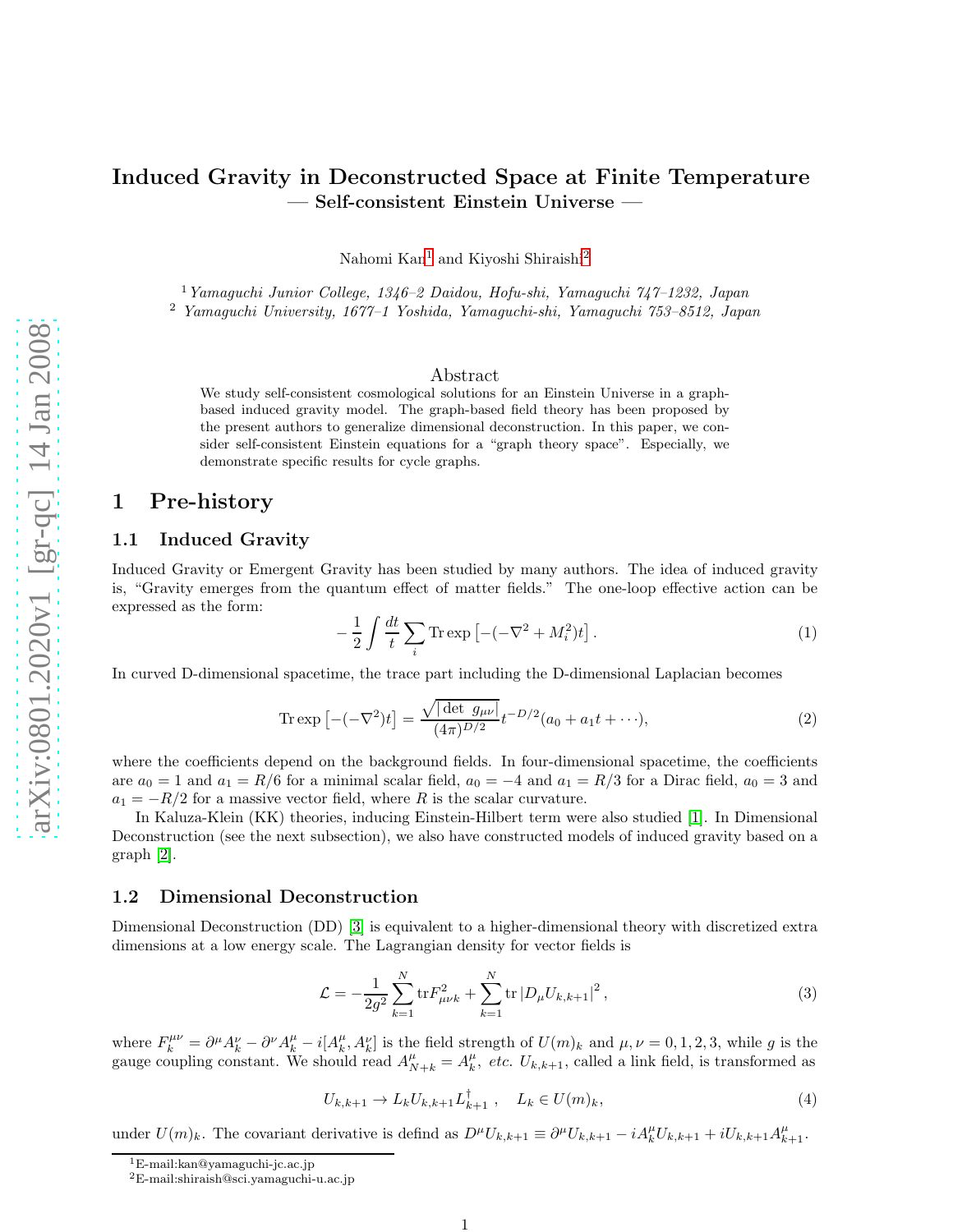We may use a "moose" or "quiver" diagram to describe this theory. In such a diagram, gauge groups are represented by open circles, and link fields by single directed lines attached to these circles. Open circles and single directed lines are sometimes called sites and links. The geometry built up from sites, links, and faces is sometimes called "theory space". These geometrical objects are identified as gauge groups, fields and potentials in the action. The moose diagram characterizing the transformation [\(4\)](#page-0-2) is an N-sided polygon.

We assume that the absolute value of each link field  $|U_{k,k+1}|$  has the same value, f. Then  $U_{k,k+1}$  is expressed as

$$
U_{k,k+1} = f \exp(i\chi_k/f) \tag{5}
$$

The  $U_{k,k+1}$  kinetic terms go over to a mass-matrix for the gauge fields. The gauge boson  $(mass)^2$  matrix for  $N = 5$  is

<span id="page-1-0"></span>
$$
g^{2}f^{2}\begin{pmatrix} 2 & -1 & 0 & 0 & -1 \\ -1 & 2 & -1 & 0 & 0 \\ 0 & -1 & 2 & -1 & 0 \\ 0 & 0 & -1 & 2 & -1 \\ -1 & 0 & 0 & -1 & 2 \end{pmatrix} . \tag{6}
$$

We obtain the gauge boson mass spectrum:

$$
M_p^2 = 4g^2 f^2 \sin^2\left(\frac{\pi p}{N}\right), \quad p \in \mathbf{Z}, \qquad (7)
$$

by diagonalizing [\(6\)](#page-1-0).

For  $|p| \ll N$ , the masses become

$$
M_p \simeq \frac{2\pi|p|}{r} \;, \tag{8}
$$

where  $r \equiv Nb$  and  $b \equiv 1/qf$ . This is precisely the Kaluza-Klein spectrum for a five-dimensional gauge boson compactified on a circle of circumference  $r$ .

#### 1.3 Spectral Graph Theory

In general, the theory space does not necessarily have a continuum limit. Sites can be complicatedly connected by links. Such a connection is a graph. We identify the theory space as a graph consisting of vertices and edges, which correspond to sites and links, respectively. Therefore, DD can be generalized to field theory on a graph [\[4\]](#page-3-3).

A graph G consists of a vertex set  $V(G) \neq \emptyset$  and an edge set  $E(G) \subseteq V(G) \times V(G)$ , where an edge is an unordered pair of distinct vertices of G. The *degree* of a vertex v, denoted by  $deg(v)$ , is the number of edges incident with v.

There are various matrices that are naturally associated with a graph. The *graph Laplacian* (or combinatorical Laplacian  $\Delta(G)$  is defined by

$$
(\Delta)_{vv'} = \begin{cases} \deg(v) & \text{if } v = v' \\ -1 & \text{if } v \text{ is adjacent to } v' \\ 0 & \text{otherwise} \end{cases}
$$
 (9)

For example, we consider a *cycle* graph, which is equivalent to a moose diagram. The cycle graph with p vertices is denoted by  $C_p$ . For  $C_5$ , the Laplacian matrix takes the form:

$$
\Delta(C_5) = \begin{pmatrix} 2 & -1 & 0 & 0 & -1 \\ -1 & 2 & -1 & 0 & 0 \\ 0 & -1 & 2 & -1 & 0 \\ 0 & 0 & -1 & 2 & -1 \\ -1 & 0 & 0 & -1 & 2 \end{pmatrix}.
$$
 (10)

Up to the dimensionful coefficient  $g^2 f^2$ , this matrix is identified with the gauge boson  $(mass)^2$  matrix [\(6\)](#page-1-0). We find, indeed, any theory space can be associated with the graph and the  $(mass)^2$  matrix for a field on a graph can be expressed by the graph Laplacian owing to the Green's theorem for a graph.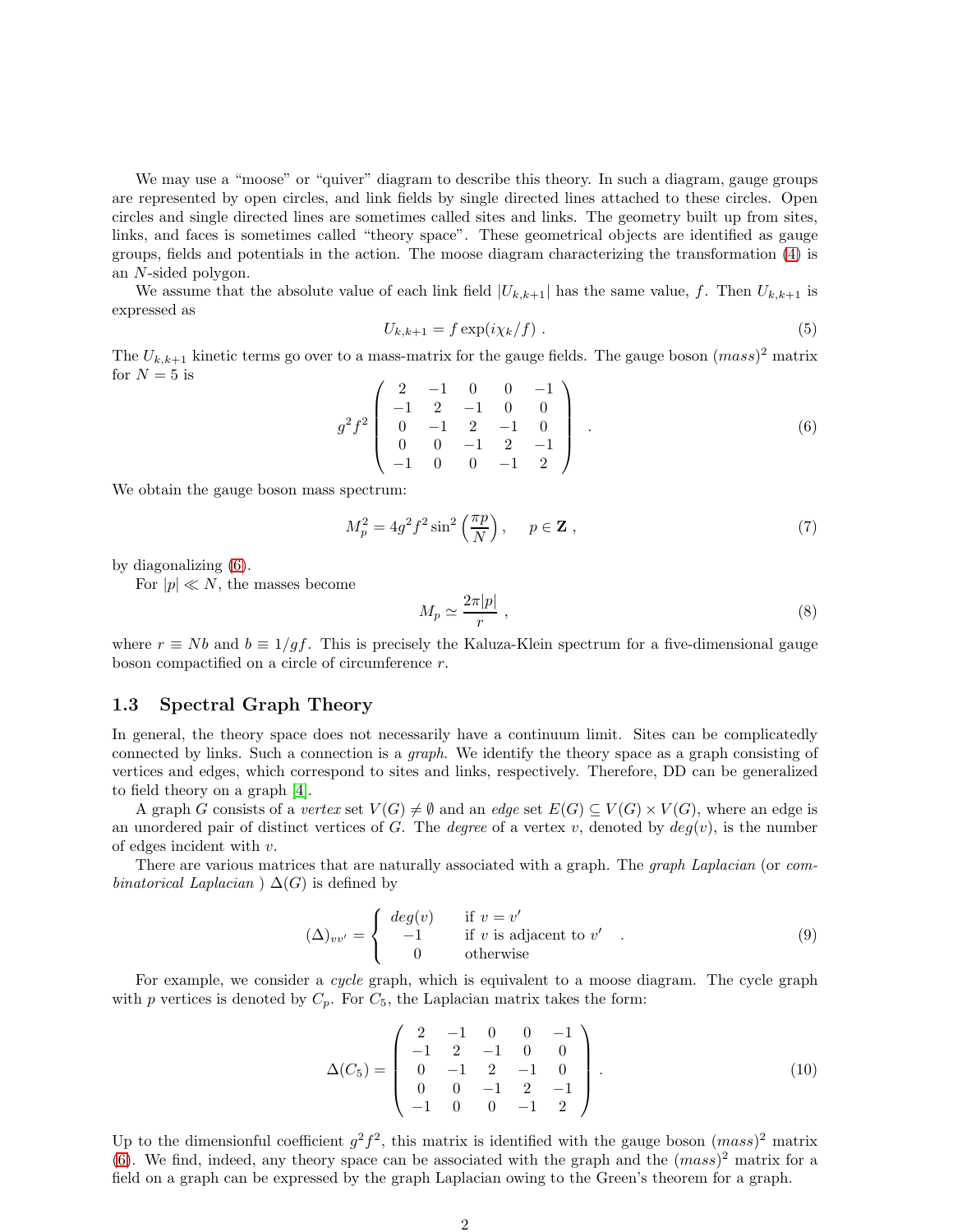## 2 Our story thus far

We have constructed models of induced gravity by using several graphs [\[2\]](#page-3-1). With the help of knowledge of spectral graph theory, we can easily find that the UV divergent terms concern the graph Laplacian in DD or theory on a graph. Therefore, the UV divergences can be controlled by the graph Laplacian and we can construct the models of one-loop finite induced gravity from a graph.

In the model [\[2\]](#page-3-1), the one-loop finite Newton's constant is induced and the positive-definite cosmological constant can also be obtained.

# 3 Self-consistent Einstein Universe  $(T \times S^3)$

The metric of the static Einstein Universe [\[5\]](#page-3-4)[\[6\]](#page-3-5) is given by

$$
ds^{2} = -dt^{2} + a^{2} \left[ d\chi^{2} + \sin^{2} \chi (d\theta^{2} + \sin^{2} \theta d\phi^{2}) \right],
$$
\n(11)

where a is the scale factor and  $0 \leq \chi \leq \pi$ ,  $0 \leq \theta \leq \pi$  and  $0 \leq \phi \leq 2\pi$ . At finite temperature T, the one-loop effective action is regarded as free energy  $F(a, \beta)$  and the Einstein equation becomes

$$
\frac{\partial(\beta F)}{\partial \beta} = \frac{\partial(\beta F)}{\partial a} = 0,\tag{12}
$$

where  $\beta \equiv 1/T$ . In this paper, we study self-consistent Einstein Universe in theory on a graph. In our models, four-dimensional fields are on cycle graphs. The first model is that scalar fields are on 8  $C_{N/2}$ ,  $U(1)$  vector fields on 4  $C_N$  and Dirac fermions on 2  $C_{N/2}$  + 3  $C_N$ . The second model is that scalar fields are on 16  $C_{N/4}$  + 2  $C_{N/2}$ , vector fields on 5  $C_N$  and Dirac fermions on 4  $C_{N/4}$  + 3  $C_N$  + 2  $C_{N/2}$ . In each model, Newton's constant and the cosmological constant are calculable and are not given by hand.

## 4 Results

We exhibit  $\beta F$  for the first model in Fig. [1](#page-3-6) and for the second in Fig. [2,](#page-3-7) for large N. The horizontal axis indicates the scale factor a, while the vertical one indicates the inverse of temperature  $T$ . The scale of each axis is in the unit of  $N/f$ . In the first model, the cosmological constant is zero and the solution can be found at the maximum of  $\beta F$ , corresponding to be in Casimir regime [\[5\]](#page-3-4). In the second model, the solution in Casimir regime and the solution in Planck regime [\[5\]](#page-3-4) are found.

# 5 Summary and Prospects

We have studied self-consistent Einstein Universe in the graph theory space. The solutions can be systematically obtained with the help of the graph structure.

As the future works, we should investigate the possibility of obtaining the small cosmological constant and the large Plank scale in a model that scalar fields are on 4  $G_{(1)}$ , vector fields on 4  $G_{(2)}$  and Dirac fermions on  $G_{(1)} + 3 G_{(2)}$ , while  $\#V(G_{(1)}) = \#V(G_{(2)})$ . We also should investigate the model with the time-dependent scale factor,  $a(t)$ .

In the present analysis, we have constructed models by using cycle graphs, but we are also interested in the model of general graphs. For a  $k$ -regular graph, the trace formula  $[7]$  is useful if we have a single mass scale. Field theory on weighted graphs, which might correspond to warped spaces in the continuous limit or not, is also interesting. A quasi-continuous mass spectrum is conceivable and dynamics of graphs such as Hosotani mechanism is also thinkable.

We expect that the knowledge of spectral graph theory produces useful results on deconstructed theories and open up another possibilities of gravity models.

# Acknowledgements

I would like to thank T. Hanada for useful comments, and also the organizers of JGRG17.